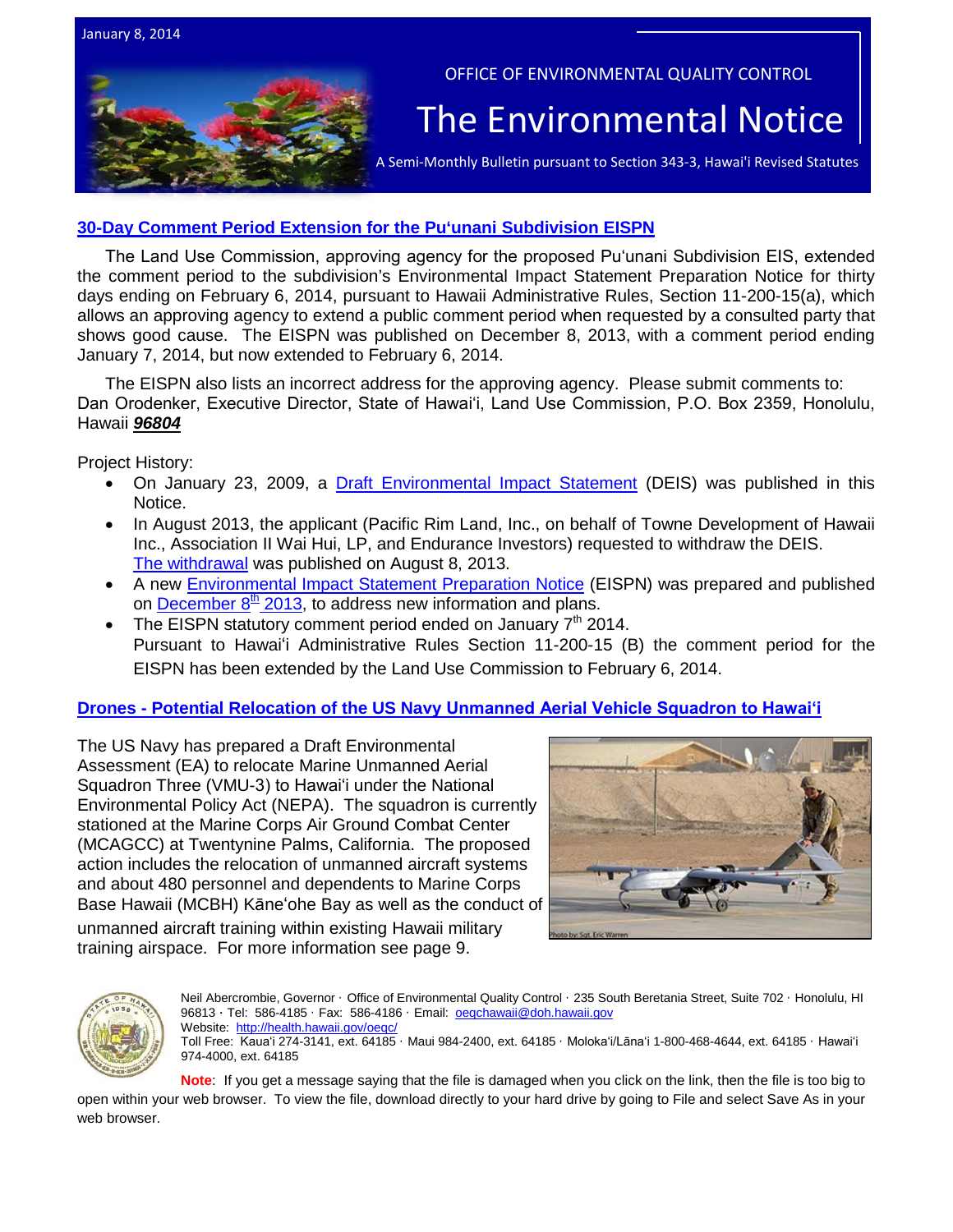### **FRONT PAGE**

[Puʻunani Subdivision Project Public Comment Period Extended](http://oeqc.doh.hawaii.gov/Shared%20Documents/EA_and_EIS_Online_Library/OTHER%20CHAPTER%20343%20NOTICES/2014-01-08-MA-5E-Extension-of-Public-Comment-Period-for-Puunani-Subdivision-Project.pdf) [Potential Relocation of the US Navy Unmann](http://oeqc.doh.hawaii.gov/Shared%20Documents/EA_and_EIS_Online_Library/NEPA%20and%20Other%20Documents/2014-01-08-NEPA-DEA-Relocation-of-Unmanned-Aerial-Vehicle-Squadron-from-California-to-Hawaii.pdf)ed Aerial Vehicle Squadron to Hawaiʻi

### **HAWAIʻI (HRS 343)**

#### **MAUI (HRS 343)**

### **MOLOKAʻI (HRS 343)**

### **OʻAHU (HRS 343)**

### **NATIONAL ENVIRONMENTAL POLICY ACT (NEPA) NOTICE**

| Relocate Marine Unmanned Aerial Vehicle Squadron Three from Marine Corps Air Ground Combat |  |
|--------------------------------------------------------------------------------------------|--|
|                                                                                            |  |

### **COASTAL ZONE MANAGEMENT NOTICES**

#### **SHORELINE NOTICES**

### **CONSERVATION DISTRICT USE APPLICATION**

| 1. Incidental Taking of Marine Mammals Regulations Issued for U.S. Navy Activities in the Hawai'i-Southern |
|------------------------------------------------------------------------------------------------------------|
|                                                                                                            |
| 2. Record of Decision for Navy Activities in Hawai'i-Southern California Training and Testing Area14       |
| 3. Proposal to Amend the Fishery Ecosystem Plan for Pelagic Fisheries of the Western Pacific Region 14     |



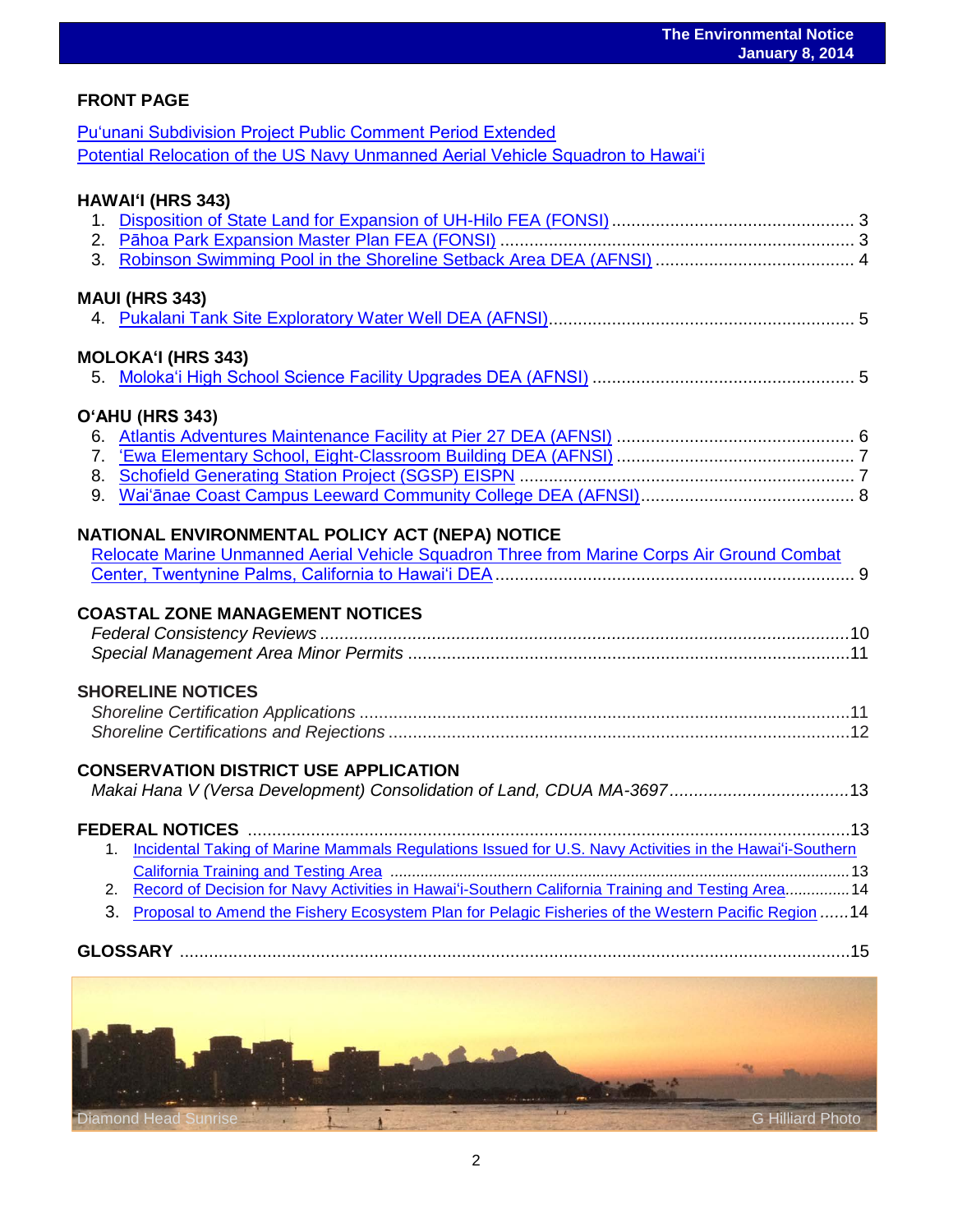# HAWAI**ʻ**I (HRS 343)

#### **1. [Disposition of State Land for Expansion of UH-Hilo FEA \(FONSI\)](http://oeqc.doh.hawaii.gov/Shared%20Documents/EA_and_EIS_Online_Library/Hawaii/2010s/2014-01-08-HA-5B-FEA-Disposition-of-State-Land-for-Expansion-of-UH-Hilo.pdf)**

| Island:                        | Hawai'i                                                  |
|--------------------------------|----------------------------------------------------------|
| District:                      | South Hilo                                               |
| TMK:                           | (3) 2-4-001: 024; 2-4-056: 014; 2-4-056: 016             |
| <b>Permits:</b>                | National Pollutant Discharge Elimination (NPDES) Permit, |
|                                | Grubbing and Grading Permit, Building Permit,            |
|                                | Underground Injection Control (UIC) Permit.              |
| <b>Proposing/Determination</b> |                                                          |
| Agency:                        | University of Hawai'i, 200 West Kawili Street, Hilo, HI  |
|                                | 96720-4091.                                              |
|                                | Contact: Harry Yada, 808-933-9911.                       |
| <b>Consultant:</b>             | PBR HAWAII & Associations, Inc., 1001 Bishop Street,     |
|                                | Suite 650, Honolulu, HI 96813.                           |
|                                | Contact: Roy Takemoto, 808-521-5631.                     |
| Status:                        | Finding of No Significant Impact Determination.          |



The Board of Land & Natural Resources has approved to lease two of the parcels (TMK 2-4-001:24 and 2-4-056:014) to the University of Hawai'i, but requires an environmental assessment to complete the process. For the third parcel (2-4-056: 016), the federal government presently leases the parcel to the University of Hawai'i and intends to decommission and revert ownership of this parcel to the State. Upon reversion to the State, the University of Hawai'i intends to request a lease on the former Army Reserve facility from the Board of Land & Natural Resources for use by the University. All three parcels will be included in the UHH's Long-Range Development Plan (LRDP) to determine the best use for universityrelated purposes.

The specific plan for the Project Area will be determined through the UHH's Long-Range Development (LRDP). The last LRDP for UHH, completed in March 1996, did not include the Project Area. Since 1996, the student population has grown and the addition of the proposed parcels will allow UHH to accommodate future student population growth. The 1996 LRDP is being updated and will include proposed uses for the Project Area as well as recent and proposed new buildings for the entire campus.

#### **2. Pā[hoa Park Expansion Master Plan FEA \(FONSI\)](http://oeqc.doh.hawaii.gov/Shared%20Documents/EA_and_EIS_Online_Library/Hawaii/2010s/2014-01-08-HA-5B-FEA-Pahoa-Park-Expansion-Master-Plan.pdf)**

| Island:                        | Hawai'i                                                 |
|--------------------------------|---------------------------------------------------------|
| District:                      | Puna                                                    |
| TMK:                           | $(3)$ 1-5-002:020                                       |
| <b>Permits:</b>                | NPDES Permit, Grubbing and Grading Permit, Building     |
|                                | Permit, Underground Injection Control (UIC) Permit.     |
| <b>Proposing/Determination</b> |                                                         |
| Agency:                        | County of Hawai'i, Department of Parks and Recreation,  |
|                                | 101 Pauahi Street, Suite 6, Hilo, HI 96720-4224.        |
|                                | Contact: James Komata, 808-961-8311.                    |
| <b>Consultant:</b>             | PBR Hawaii, 1001 Bishop Street, Suite 650, Honolulu, HI |
|                                | 96813. Contact: Roy Takemoto, 808-521-5631.             |
| Status:                        | Finding of No Significant Impact Determination          |



The Pāhoa Park Expansion Master Plan is a proposed expansion of an existing County park. The master plan site consists of 71.121 acres. The eastern quarter of this 71 acre parcel is currently developed with park and community facilities including an aquatic center, ball fields, a basketball court, a skate park, a Community Center, and a Senior Center.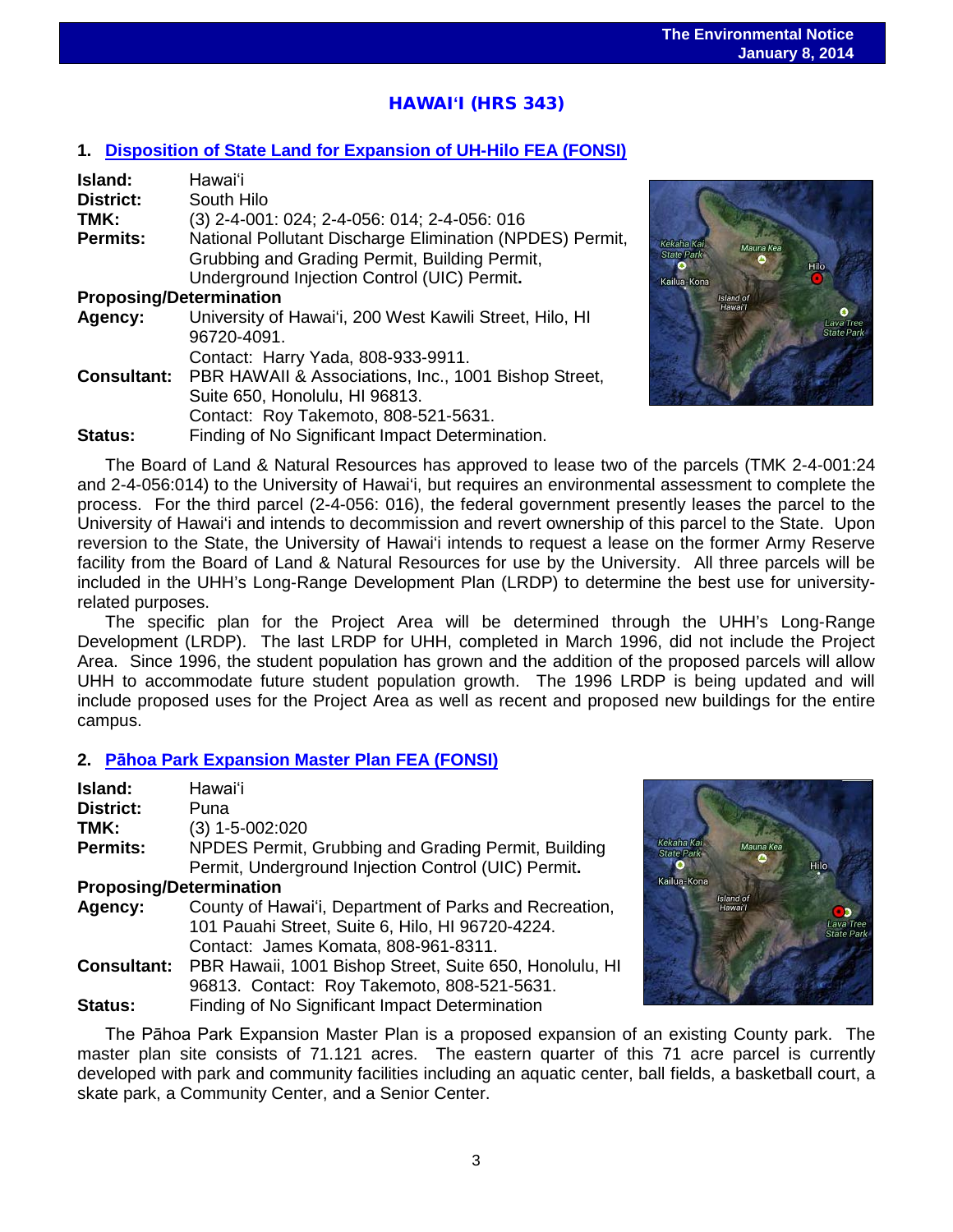#### **The Environmental Notice January 8, 2014**

 The purpose of this Pāhoa Park Expansion Master Plan is to: 1) provide improved and more diverse athletic and recreational opportunities to Pāhoa Town and the entire Puna District; 2) remedy the existing drainage problems often present at the park; and 3) provide an orderly build out of the park with appropriate pedestrian and vehicular circulation, and adequate infrastructure to support the master plan build out.

This master plan implements a course of action of the General Plan to "maximize the use of the Pāhoa Neighborhood Facility site to serve the recreational needs of the lower Puna area" (General Plan §12.5.1.2). The General Plan also recognizes that "cool and rainy weather requires that there be extensive covered and indoor recreational areas." This master plan also implements an action proposed by the Puna Community Development Plan to expand the existing park and create a regional park.

#### **3. [Robinson Swimming Pool in the Shoreline Setback Area DEA \(AFNSI\)](http://oeqc.doh.hawaii.gov/Shared%20Documents/EA_and_EIS_Online_Library/Hawaii/2010s/2014-01-08-HA-5E-DEA-Robinson-Swimming-Pool-in-the-Shoreline-Setback-Area.pdf)**

| Island:            | Hawai'i                                                                                                                                                                     |                                                      |
|--------------------|-----------------------------------------------------------------------------------------------------------------------------------------------------------------------------|------------------------------------------------------|
| District:          | North Kona                                                                                                                                                                  |                                                      |
| TMK:               | (3rd) 7-5-005:024                                                                                                                                                           |                                                      |
| Permits:           | Special Management Area Permit or Exemption and<br>NPDES Permit (if dewatering necessary).                                                                                  | Kekaha Kai<br>Mauna Kea<br><b>State Park</b><br>Hilo |
| <b>Applicant:</b>  | Jim Robinson, 75-5492 Kona Bay Drive, Kailua-Kona, HI<br>96745.                                                                                                             | Kailua-Kona<br>Island of<br>Hawai'l                  |
| <b>Approving</b>   |                                                                                                                                                                             | Lava Tree                                            |
| Agency:            | County of Hawai'i, Planning Department,<br>101 Aupuni Street, Suite 3, Hilo HI 96720.<br>Contact: Daryn Arai, 808-961-8142.                                                 |                                                      |
| <b>Consultant:</b> | Geometrician Associates, PO Box 396, Hilo HI 96721.<br>Contact: Ron Terry, 808-969-7090.                                                                                    |                                                      |
| <b>Status:</b>     | Statutory 30-day public review and comment period starts; comments are due by February<br>7, 2014. Please send comments to the applicant, approving agency, and consultant. |                                                      |

Jim Robinson proposes to build a 15 by 30-foot saltwater swimming pool and related improvements between his home and a wall that forms the makai boundary of his Kona Bay Estates property and is the certified shoreline. The proposed location mauka of the wall is the only available site on this small lot for a pool. The improvements also include a 7.5-foot diameter spa at grade, a tile pool deck and a 4-foot high pool security fence set back 5 feet from the existing rock wall.

The Kona Bay Estates subdivision has a public access plan with two 10-foot-wide mauka-makai access points and a lateral shoreline access for hikers, sunbathers and fishers along the top of a low rock wall on the makai edge of all the oceanfront properties. The shoreline fronting the subdivision was certified in 1984 at between 22 feet and 42 feet seaward of the makai property line of the parcels. This allowed many neighboring lots to utilize the area behind the wall for structures, including swimming pools without a shoreline setback variance. There are currently 20 swimming pools similarly positioned on the subdivision's 32 lots. There do not appear to have been any adverse impacts on shoreline processes or ecosystems as a result of these having pools on the mauka side of the subdivision wall, and lateral shoreline access has been carefully maintained along the wall. No sensitive biological, hydrological, archaeological, cultural or other important resources are present on the lot. As such, the Robinsons' proposed pool has little potential to cause long-term adverse impacts.

Construction activities would produce short-term impacts to noise, air quality, access and scenery. Implementation of standard construction Best Management Practices are proposed as Shoreline Setback Variance conditions to ensure that construction-related damage is avoided or minimized.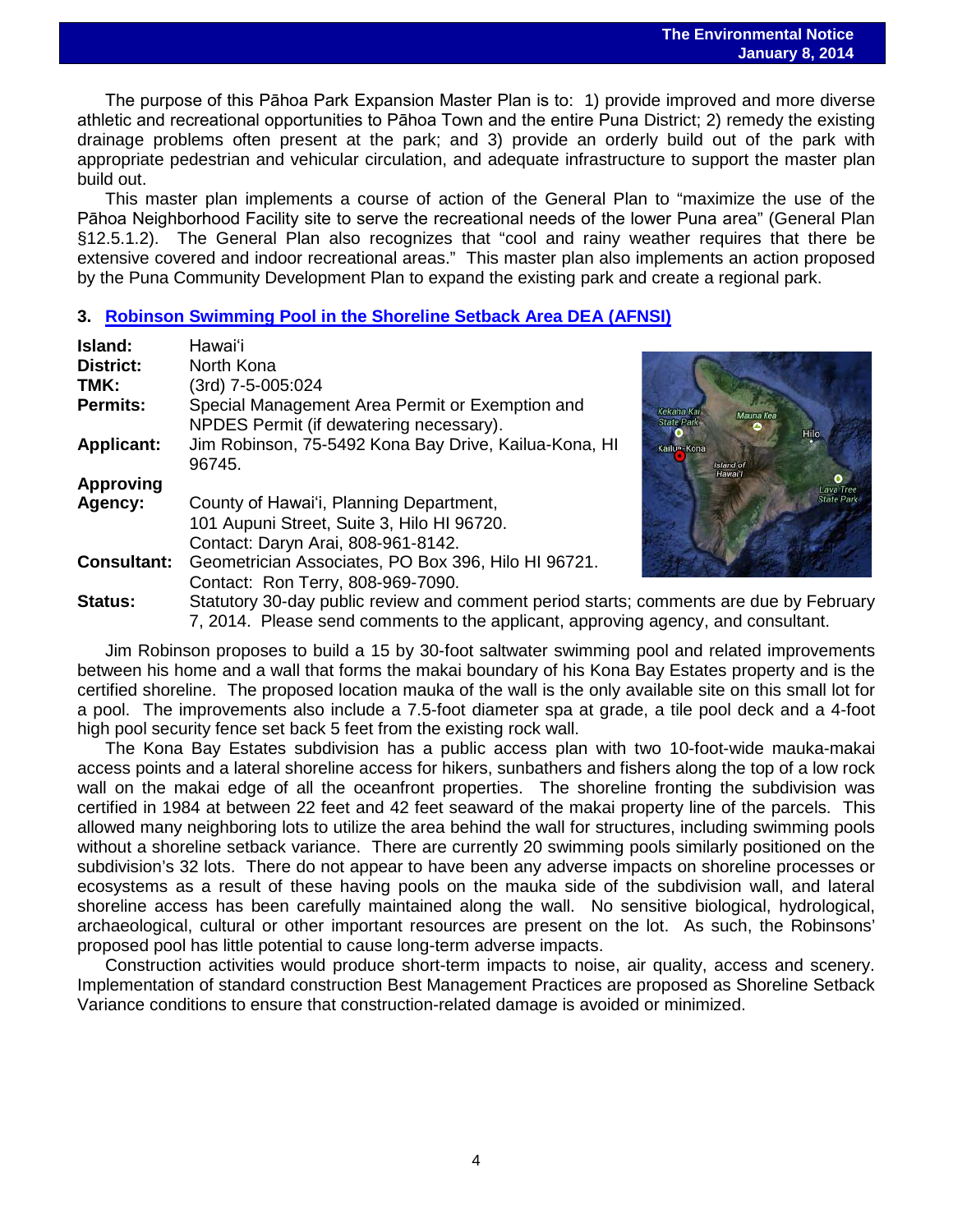# MAUI (HRS 343)

### **4. [Pukalani Tank Site Exploratory Water Well DEA \(AFNSI\)](http://oeqc.doh.hawaii.gov/Shared%20Documents/EA_and_EIS_Online_Library/Maui/2010s/2014-01-08-MA-5B-DEA-Pukalani-Tank-Site-Exploratory-Water-Well.pdf)**

| Island:                        | Maui                                                                                    |                 |         |
|--------------------------------|-----------------------------------------------------------------------------------------|-----------------|---------|
| <b>District:</b>               | Makawao                                                                                 | ipili-Honokowai |         |
| TMK:                           | (2nd) 2-3-007:030 and 035; ROW of Kula Highway                                          |                 |         |
| <b>Permits:</b>                | Well Construction/Pump Installation Permit,                                             | Lahaina         | Kahului |
|                                | Grading Permit, NPDES Permit.                                                           |                 |         |
| <b>Proposing/Determination</b> |                                                                                         |                 | Kihei   |
| Agency:                        | Department of Land and Natural Resources,                                               |                 |         |
|                                | Engineering Division, 1151 Punchbowl Street,                                            |                 |         |
|                                | Room 221, Honolulu, HI 96813.                                                           |                 |         |
|                                | Contact: Gayson Ching, 808-587-0232.                                                    |                 |         |
|                                | <b>Consultant:</b> Geometrician Associates, PO Box 396, Hilo HI 96721. Contact: Ro      |                 |         |
|                                | or rterry@hawaii.rr.com.                                                                |                 |         |
|                                | $\Omega$ tatutamu $\Omega$ . davumulika naviavu amal aanamaant maniaal atautav aanamaan |                 |         |



- **Consultant:** Geometrician Associates, PO Box 396, Hilo HI 96721. Contact: Ron Terry, 808-969-7090
- **Status:** Statutory 30-day public review and comment period starts; comments are due by February 7, 2014. Please send comments to the proposing/determination agency and consultant.

The Hawai'i State Department of Land and Natural Resources, Engineering Division (DLNR) proposes to develop an exploratory potable water well at the Maui Department of Water Supply (MDWS) Pukalani Tank Site on Kula Highway. The well is intended primarily to provide potable water for future State of Hawai'i projects, including school projects for the Department of Education and residential developments of the Department of Hawaiian Home Lands. DLNR intends to enter into an agreement with MDWS to integrate this new source into the existing MDWS water system and transfer ownership to the County of Maui. This arrangement would also provide some portion of the water for other uses that are needed in the MDWS Upcountry water systems.

No adverse impact upon the sustainable yield of the aquifer will occur. As the site has been completely converted to water utility uses, no sensitive native flora or fauna or historic sites are present. Noise, traffic and visual impacts will be negligible. If testing of the exploratory well indicates an adequate quantity of water of acceptable water quality, another EA will be prepared to discuss the impacts related to conversion to a production well and subsequent use.

#### MOLOKA**ʻ**I (HRS 343)

#### **5. [Molokaʻi High School Science Facility Upgrades D](http://oeqc.doh.hawaii.gov/Shared%20Documents/EA_and_EIS_Online_Library/Molokai/2010s/2014-01-08-MA-5B-DEA-Molokai-High-School-Science-Facility-Upgrade.pdf)EA (AFNSI)**

| Island:                        | Molokaʻi                                                                                                                                                                      |  |  |
|--------------------------------|-------------------------------------------------------------------------------------------------------------------------------------------------------------------------------|--|--|
| <b>District:</b>               | Molokaʻi                                                                                                                                                                      |  |  |
| TMK:                           | 5-2-015:001 (por)                                                                                                                                                             |  |  |
| <b>Permits:</b>                | Land Use Special Permit and Conditional Permit.<br>Palaau                                                                                                                     |  |  |
| <b>Proposing/Determination</b> | <b>StatePark</b>                                                                                                                                                              |  |  |
| Agency:                        | Department of Education, Office of School<br>Lahaina                                                                                                                          |  |  |
|                                | <b>Facilities and Support Services, Facilities</b><br>Roads                                                                                                                   |  |  |
|                                | Development Branch, 1151 Punchbowl Street,                                                                                                                                    |  |  |
|                                | Room 431, Honolulu, HI 96813. Contact: William George, 808-586-0465.                                                                                                          |  |  |
| <b>Consultant:</b>             | Kimura International, 1600 Kapi'olani Boulevard, Suite 1610, Honolulu, HI 96814.                                                                                              |  |  |
|                                | Contact: Leslie Kurisaki, 808-944-8848.                                                                                                                                       |  |  |
| <b>Status:</b>                 | Statutory 30-day public review and comment period starts; comments are due by February<br>7, 2014. Please send comments to the proposing/determination agency and consultant. |  |  |

The State Department of Education (DOE) proposes to construct a building with two science classroom labs at Moloka'i High School. Molokai High School is the island's only high school, with an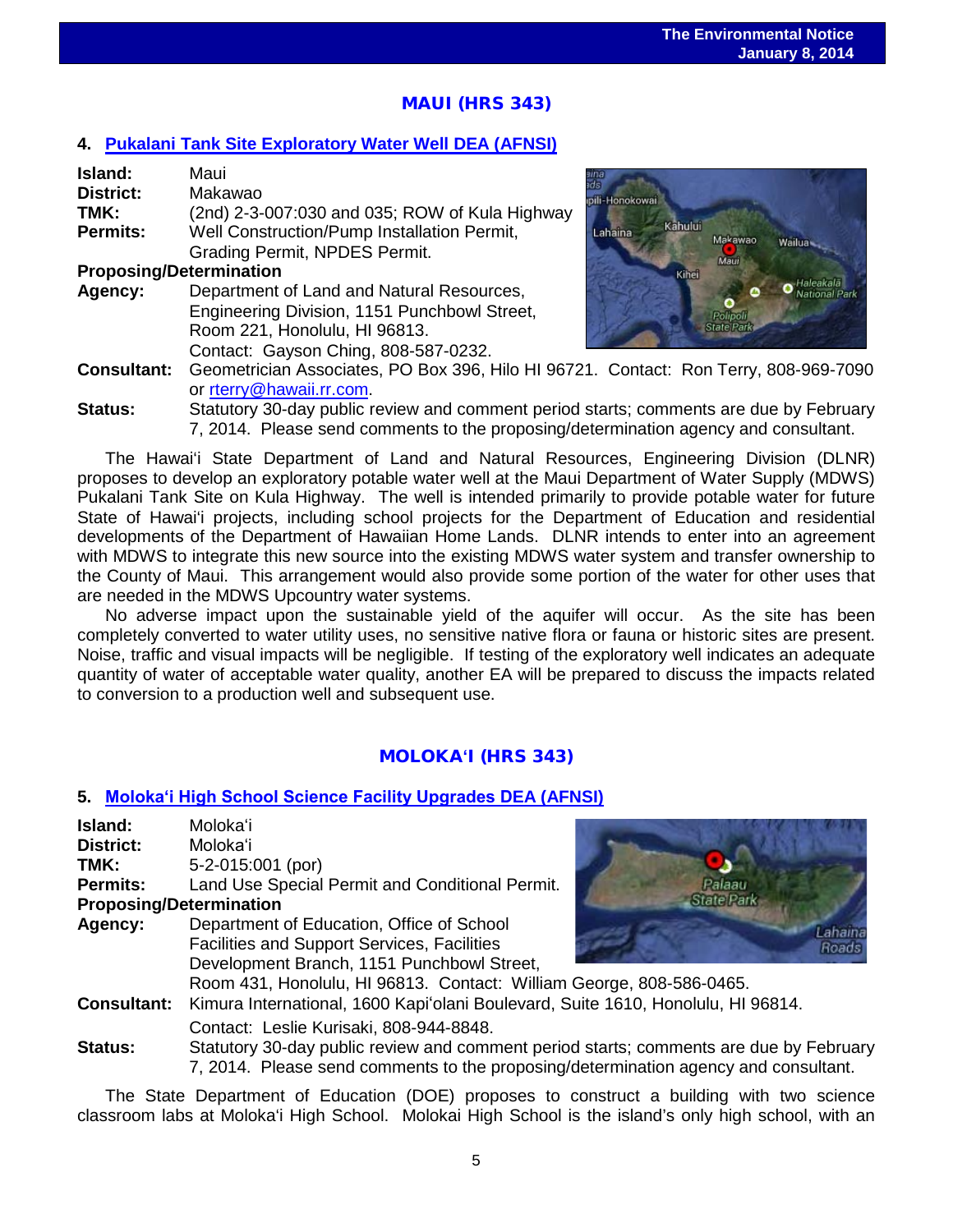enrollment of 340 students in grades 9 through 12. The project is needed to provide the school with proper science classroom labs meeting Hawai'i State educational standards. Since the separation of Moloka'i High School and Moloka'i Middle School in 2004, the high school has been without laboratory classrooms and instead uses two general purpose classrooms for all science instruction. These classrooms lack basic equipment such as individual lab tables, sinks, gas and water connections. As a result, many lab procedures cannot be conducted or are done at a single demonstration station. In other instances, students must watch virtual lab experiments on their computers, a passive learning method that is less effective than active, hands-on education.

The project site fronts Farrington Avenue, near the entry to the high school. The rectangular-shaped building will displace an existing movable trailer which houses student support offices. The trailer will be relocated nearby. About half of the new building will extend into an area that is currently overgrown and unused.

Each of the two new classroom labs will be approximately 1,730 square feet (SF) in size, with desk seating and eight lab stations located around the periphery of the room. Between the two classrooms, there will be a shared teacher prep room, restroom, and storage spaces. Total building area is approximately 4,500 SF.

The project may also include a small wind turbine as an educational pilot project. The wind turbine will provide a renewable source of energy for the new classroom building. It will be mounted on a tower between 45 and 65 feet high and be located northwest of (behind) the building. In this area, the project will also provide an 8' x 8' rainwater harvest tank. Both the wind turbine and the rainwater tank will support the school's environmental science education and sustainability improvements. A catchment basin next to the building can be used by students as a dry *lo'i* garden.

Construction of the new science classroom building is scheduled to begin in late 2014 and be completed in about 12 months.

#### O**'**AHU (HRS 343)

#### **6. [Atlantis Adventures Maintenance Facility at Pier 27 DEA \(AFNSI\)](http://oeqc.doh.hawaii.gov/Shared%20Documents/EA_and_EIS_Online_Library/Oahu/2010s/2014-01-08-OA-5E-DEA-Atlantis-Adventures-Maintenance-Facility-at-Pier-27.pdf)**

| Island:            | Oʻahu                                                     |
|--------------------|-----------------------------------------------------------|
| District:          | Honolulu                                                  |
| TMK:               | $(1)$ 1-5-038: 001                                        |
| <b>Permits:</b>    | Building permit.                                          |
| <b>Applicant:</b>  | Atlantis Adventures LLC, Pier 40, Honolulu, HI 96816.     |
|                    | Contact: Jon Chapman, 808-832-6603                        |
|                    | /jchapman@atlantisadventure.com.                          |
| <b>Approving</b>   |                                                           |
| Agency:            | Department of Transportation, Harbors Division, 79        |
|                    | South Nimitz Hwy, Honolulu, HI 96813.                     |
|                    | Contact: Dean Watase, 808-587-1883                        |
|                    | / dean.watase@hawaii.gov                                  |
| <b>Consultant:</b> | Environmental Communications, Inc., PO Box 236097, Hor    |
|                    | Contact: Taeyong Kim, 808-528-4661/tkim@environcom.c      |
| Status:            | Statutory 30-day public review and comment period starts; |



**polulu, HI 96823.** Contact: Taeyong Kim, 808-528-4661/<u>tkim@environcom.com</u>. **Status:** Statutory 30-day public review and comment period starts; comments are due by February

7, 2014. Please send comments to the applicant, approving agency, and consultant.

The proposed action consists of the construction of a warehouse and maintenance complex for Atlantis Adventures which operates the Atlantis Submarines and the Navatek whale watch and dinner cruise boat. The central warehouse building will consist of a two-story structure comprised of stacked shipping containers configured to serve as the perimeter of the warehouse. A metal roof will be placed over the stacked containers to create a weather-proof central work and storage area. Ancillary buildings include three office trailers with decks, and two additional storage containers located close to dockside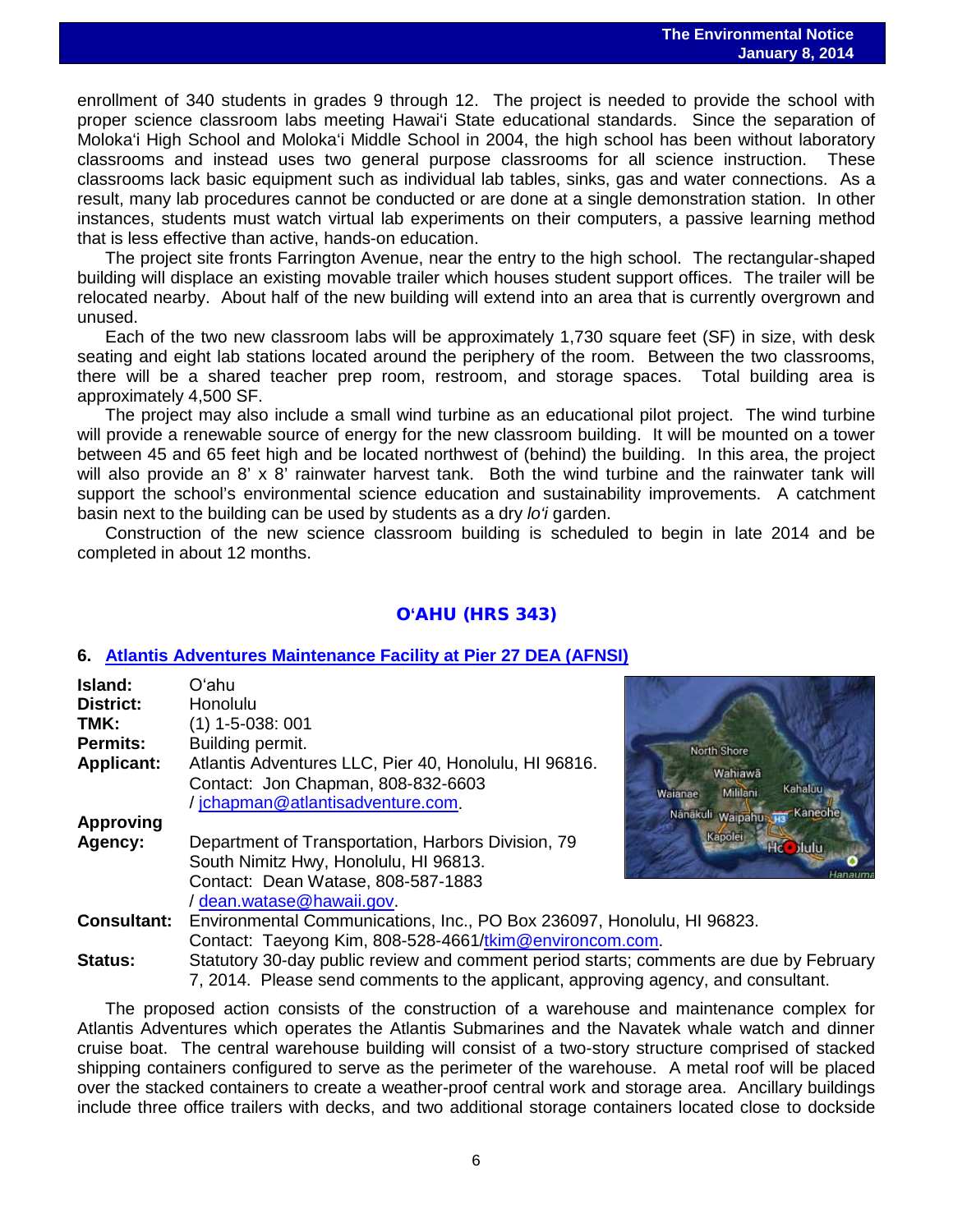for storage and electrical equipment, for a total floor area of 12,309 square feet and a lot coverage figure of 9,763 square feet.

Ancillary parking will be provided adjacent to the warehouse and trailer offices. A total of 31 stalls will be provided including 2 required accessible stalls. Two separate loading stalls will also be provided.

Improvements proposed over the submerged lands include approximately 300 linear feet of 8-foot wide dock walkways.

The proposed action is required as the current operations located at Pier 40 are subject to the Kapālama Container Terminal and Tenant Relocation Plan. The proposed improvements at Pier 27 will not result in any significant expansion over the current operations at Pier 40.

### **7. ʻ[Ewa Elementary School, Eight-Classroom Building DEA \(AFNSI\)](http://oeqc.doh.hawaii.gov/Shared%20Documents/EA_and_EIS_Online_Library/Oahu/2010s/2014-01-08-OA-5B-DEA-Ewa-Elementary-School-Eight-Classroom-Building.pdf)**

| Island:                        | Oʻahu                                                    |
|--------------------------------|----------------------------------------------------------|
| District:                      | 'Ewa                                                     |
| TMK:                           | $(1)$ 9-1-017: 002                                       |
| <b>Permits:</b>                | Community Noise Permit and Grading, Grubbing, and        |
|                                | <b>Stockpiling Permits.</b>                              |
| <b>Proposing/Determination</b> |                                                          |
| Agency:                        | Department of Education, Facilities Development Branch,  |
|                                | 1151 Punchbowl Street, Room 431, Honolulu, HI 96813.     |
|                                | Contact: Ron Hagino, 808-586-0434.                       |
| <b>Consultant:</b>             | Belt Collins Hawaii LLC, 2153 North King Street, Suite   |
|                                | 200, Honolulu, HI 96819.                                 |
|                                | Contact: John Chung, 808-521-5361.                       |
| Status:                        | Statutory 30-day public review and comment period starts |



**Status:** Statutory 30-day public review and comment period starts; comments are due by February 7, 2014. Please send comments to the proposing/determination agency and consultant.

The DOE proposes to build a new one-story, eight-classroom building at the existing 'Ewa Elementary School (9-1-017: 002). The new building will include six general education classrooms, one special education classroom, one computer lab, one faculty center, student restrooms, and various utility rooms and closets. In addition to the building, other improvements include walkways, a fire access road, utility connections, a drainage system, and trash enclosure relocation. New landscaping and an irrigation system are also incorporated into the project. The proposed building will be located on the west side of campus, in a grassy area currently utilized as a playfield.

'Ewa Elementary School is located in an area that continues to see significant growth in the residential population over the past several years. Several permanent classroom buildings and portables have been added, however, enrollment has continued to exceed the capacity of the school.

#### **8. [Schofield Generating Station Project EISPN](http://oeqc.doh.hawaii.gov/Shared%20Documents/EA_and_EIS_Online_Library/Oahu/2010s/2014-01-08-OA-5E-EISPN-Schofield-Generating-Station-Project.pdf)**

| Island:            | Oʻahu                                                                      |                                |
|--------------------|----------------------------------------------------------------------------|--------------------------------|
| District:          | Wahiawā                                                                    |                                |
| TMK:               | (1) 77001001, 002; (1) 73001001, 002, 006, 007, 008,                       | North Shore                    |
|                    | 009, 011, 012, 013, 019, 022 & 024; (1) 76001001 & 006;                    | W-hiawā                        |
|                    | $(1)$ 94012001, 003 & 011                                                  | Kahaluu<br>Mililani<br>Waianae |
| <b>Permits:</b>    | Air Permit; Excavation Permit - Army; Airport Hazard                       | Nänäkuli Waipahus Ha Kaneohe   |
|                    | Area Zone Permit; Pressure Vessel Installation Permit;                     | Kapolei                        |
|                    | Street Usage Permit; Building Permit.                                      | Honolulu                       |
| <b>Applicant:</b>  | Hawaiian Electric Company, 820 Ward Ave, Honolulu, HI                      |                                |
|                    | 96814. Contact: Jack Shriver, 808-543-4088.                                |                                |
| <b>Approving</b>   |                                                                            |                                |
| Agency:            | Department of Land and Natural Resources, 1151 Punchbowl Street, Room 131, |                                |
|                    | Honolulu, HI 96813. Contact: William Aila, 808-587-0400.                   |                                |
| <b>Consultant:</b> | Tetra Tech, Inc., 1999 Harrison Street, Suite 500, Oakland, CA 94612.      |                                |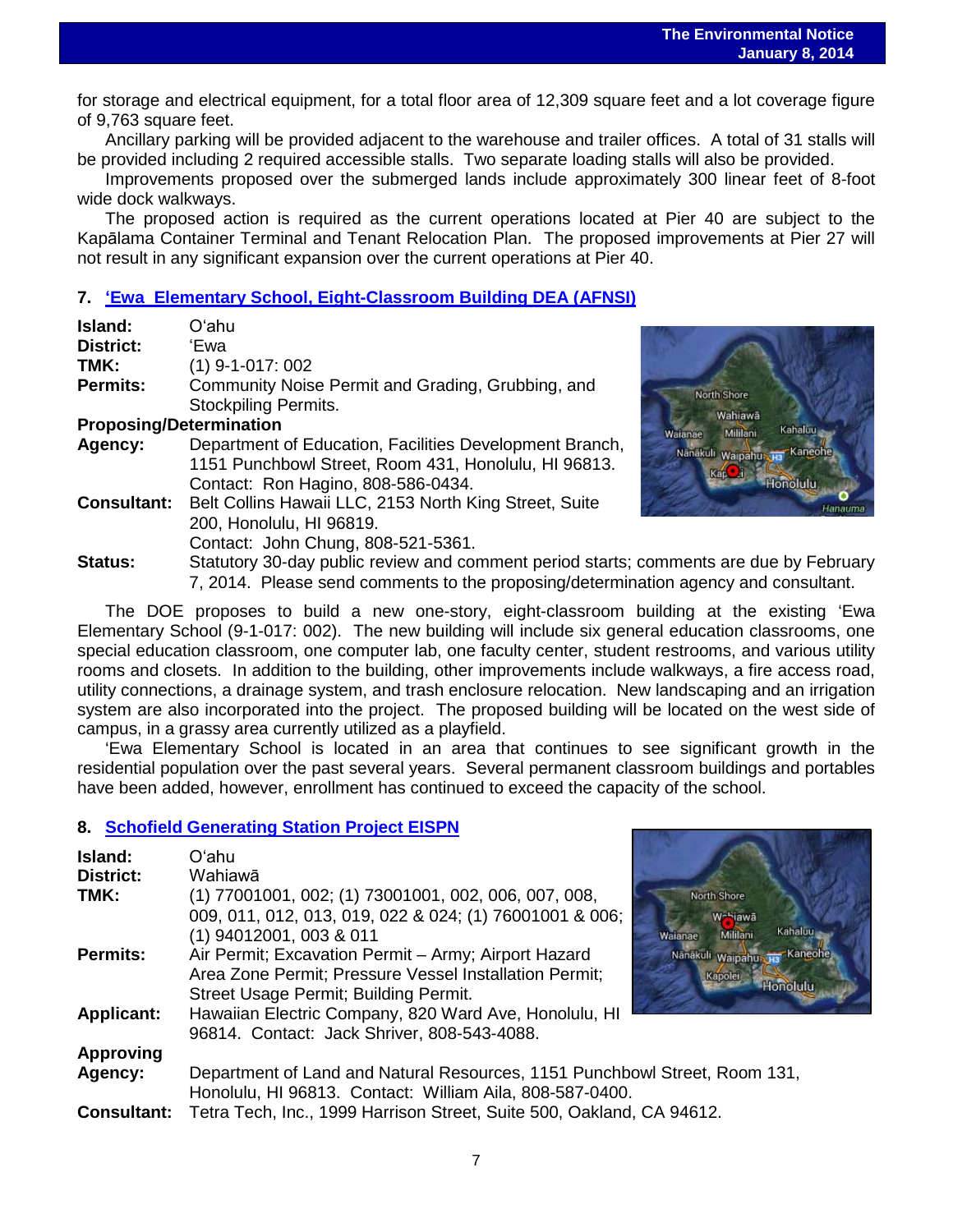Contact: John Bock, 510-302-6249.

**Status:** Statutory 30-day consultation period starts, ending February 7, 2014. Please send comments to the applicant, approving agency, and consultant.

The proposed action is the granting of a lease and easement of Army land on Schofield Barracks, and granting of an easement and conservation district authorization to cross state land, to Hawaiian Electric for the construction, ownership, operation, and maintenance of a 50 MW biofuel-capable power generation plant (the Schofield Generating Station or SGS) and sub-transmission line to connect the plant to the Hawaiian Electric grid.

For Hawaiian Electric, the SGSP would provide a quick-starting facility to help maintain grid stability and compensate for increasing network penetration by variable power generation, such as wind and solar; provide a facility at a higher elevation and away from coastlines, which contributes to grid reliability and continuity if a natural disaster occurs; provide a physically secure facility on a military installation, contributing to grid continuity of operation in cases of a manmade threat; and make progress towards the State Renewable Portfolio Standards.

For the Army the SGSP would provide energy security for its three installations if loss of service occurs from the normal sources of electricity supporting these installations. It would also to help achieve the Army goals of producing renewable energy on Army-owned real property and increasing installation use of electricity from renewable energy sources.

#### **9. Waiʻānae [Coast Campus Leeward Community College](http://oeqc.doh.hawaii.gov/Shared%20Documents/EA_and_EIS_Online_Library/Oahu/2010s/2014-01-08-OA-5B-DEA-Waianae-Coast-Campus-Leeward-Community-College.pdf) DEA (AFNSI)**

| Oʻahu                                                   |
|---------------------------------------------------------|
| Māʻili                                                  |
| $(1)$ 8-7-004:041                                       |
| Building and Grading Permits.                           |
| <b>Proposing/Determination</b>                          |
| University of Hawaii System, Office of Capital          |
| Improvements, 1960 East-West Road, Biomedical           |
| Sciences B-102, Honolulu, HI 96822.                     |
| Contact: Bruce Teramoto, 808-956-4800.                  |
| Wilson Okamoto Corporation, 1907 S. Beretania Street,   |
| Suite 400, Honolulu, HI 96826. Contact: Milton Arakawa  |
| Statutory 30-day public review and comment period start |
|                                                         |



a, 808-946-2277. ts: comments are due by February 7, 2014. Please send comments to the proposing/determination agency and consultant.

Leeward Community College is proposing to relocate its Wai'ānae Coast Campus to a 2.52 acre parcel located at 87-380 Kulaʻaupuni Street in Māʻili, O'ahu. The Wai'ānae Coast Campus presently leases approximately 10,000 square feet adjacent to the Wai'ānae Mall. Enrollment at the Wai'ānae Coast Campus has increased 53% over the past 5 years. Classrooms at the existing location are over optimal capacity and overcrowded.

The Kulaʻaupuni Street parcel contains a vacant one-story building of approximately 38,600 square feet of floor area. The building was constructed as a telecommunications building, but was never used for that purpose and has been vacant for over 10 years. Renovations to the site are proposed in two phases. Phase I is intended to meet existing and near term program needs. Approximately 14,000 square feet of the building would be renovated. Five classrooms, wet lab, math computer lab, a computer/English lab, testing center, faculty office spaces, administration area, and 28 parking stalls are proposed. Phase II includes a selective expansion of various credit and non-credit programs. This includes the Learning Resource/Center surrounded by discipline clusters of classrooms, including liberal arts, arts and digital media, culinary arts, nursing, automotive technology, and an additional 71 parking stalls.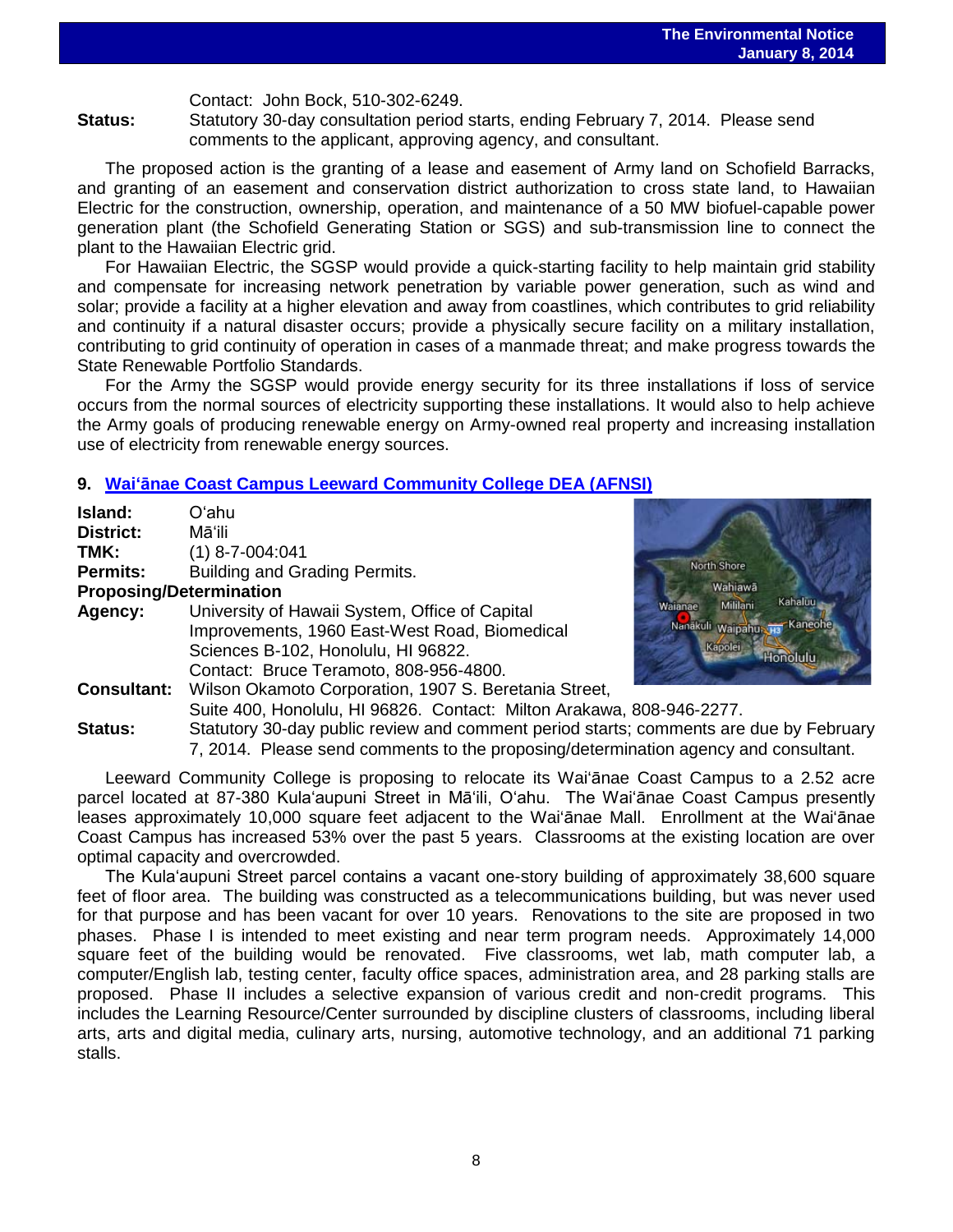### NEPA NOTICE

 $\overline{a}$ 

#### **[Relocate Marine Unmanned Aerial Vehicle Squadron Three \(VMU-3\) From Marine Corps Air](http://oeqc.doh.hawaii.gov/Shared%20Documents/EA_and_EIS_Online_Library/NEPA%20and%20Other%20Documents/2014-01-08-NEPA-DEA-Relocation-of-Unmanned-Aerial-Vehicle-Squadron-from-California-to-Hawaii.pdf)  [Ground Combat Center \(MCAGCC\), Twentynine Palms, California to Hawai](http://oeqc.doh.hawaii.gov/Shared%20Documents/EA_and_EIS_Online_Library/NEPA%20and%20Other%20Documents/2014-01-08-NEPA-DEA-Relocation-of-Unmanned-Aerial-Vehicle-Squadron-from-California-to-Hawaii.pdf)ʻi**

| <b>Applicable Law:</b><br><b>Type of Document:</b> | National Environmental Policy Act (NEPA)<br><b>DEA</b>                     |
|----------------------------------------------------|----------------------------------------------------------------------------|
| Islands:                                           | Hawai'i, Kaua'i, O'ahu                                                     |
| <b>District:</b>                                   | Various                                                                    |
| TMK:                                               | Various                                                                    |
| <b>Permits Required:</b>                           | Various                                                                    |
| <b>Proposing/Approving</b>                         |                                                                            |
| Agency:                                            | Department of the Navy, Naval Facilities Engineering Command, Pacific,     |
|                                                    | 258 Makalapa Drive, Suite 100, Pearl Harbor, HI 96860-3134.                |
|                                                    | Contact: Planner in Charge, VMU-3 EA, EV2                                  |
| <b>Consultant:</b>                                 | Leidos, 405 South 8th Street, Suite 301, Boise, ID 83702.                  |
| <b>Status:</b>                                     | The draft EA and a comment form will be available to download and review   |
|                                                    | at http://www.mcbhawaii.marines.mil/UnitHome/FeaturedInformation/UAV.aspx. |
|                                                    | Comments should be e-mailed or postmarked by February 10, 2014             |
|                                                    | to usmc.vmu3ea@leidos.com or mailed to Planner in Charge, VMU-3 EA,        |
|                                                    | Code EV2, Naval Facilities Engineering Command, Pacific, Pearl Harbor, HI  |
|                                                    | 96860-3134.                                                                |

Pursuant to the National Environmental Policy Act, the U.S Navy has prepared a draft Environmental Assessment (EA) for public review. The EA analyzes the potential environmental effects associated with the proposed VMU-3 relocation, which includes relocation of unmanned aircraft systems and about 480 personnel and dependents to Marine Corps Base Hawaii (MCBH) Kaneohe Bay, as well as the conduct of unmanned-aircraft training within existing Hawaii military training airspace. The purpose of the proposal is to address an existing USMC deficiency in Hawai'i by adding unmanned aircraft systems, achieving a balance in the USMC's capabilities in the Pacific and ensuring that Marine forces are sufficiently manned, trained, and equipped. The No-Action Alternative of keeping the squadron stationed at MCAGCC is also addressed in the EA. No decision will be made on the relocation of VMU-3 until after the EA is completed.

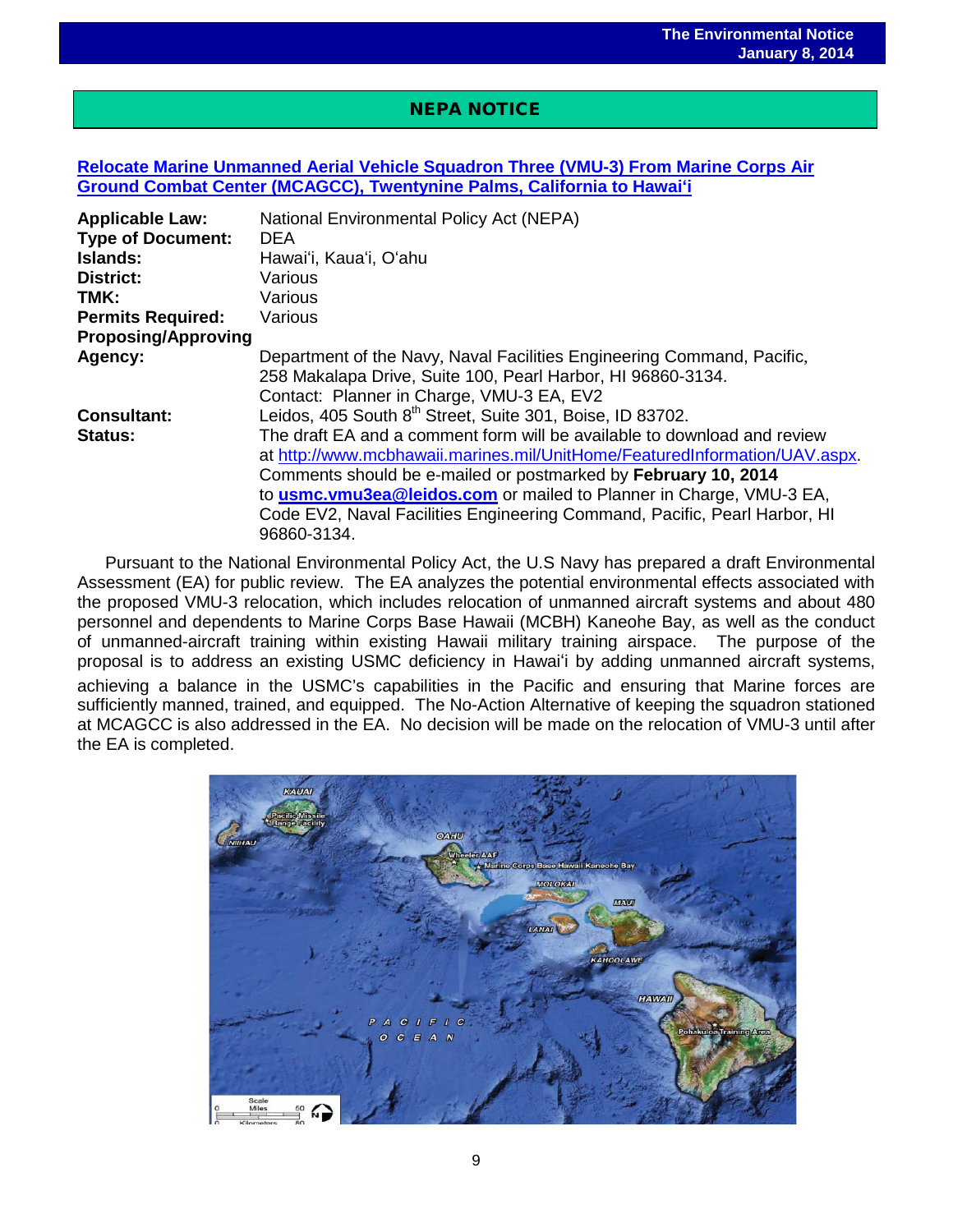### COASTAL ZONE MANAGEMENT NOTICES

#### **Federal Consistency Reviews**

The Hawaii Coastal Zone Management (CZM) Program has received the following federal action to review for consistency with the CZM objectives and policies in Chapter 205A, Hawai'i Revised Statutes.

This public notice is being provided in accordance with section 306(d)(14) of the National Coastal Zone Management Act of 1972, as amended. For general information about CZM federal consistency please call John Nakagawa with the Hawai'i CZM Program at 587-2878. For neighboring islands use the following toll free numbers: Lāna'i & Moloka'i 468-4644 x72878; Kaua'i 274-3141 x72878; Maui 984-

2400 x72878; or Hawai'i 974-4000 x72878. For specific information or questions about an action listed below please contact the CZM staff person identified for each action. Federally mandated deadlines require that comments be received by the date specified for each CZM consistency review. Comments may be submitted by mail, electronic mail or fax, as indicated below.

**Mail:** Office of Planning Department of Business, Economic Development and Tourism PO Box 2359 Honolulu, Hawai'i 96804

Email: <u>[jnakagaw@dbedt.hawaii.gov](mailto:jnakagaw@dbedt.hawaii.gov)</u><br>Fax: (808) 587-2899 **Fax:** (808) 587-2899

#### **Stable Road Beach Groins Replacement Project, Pā'ia, Maui**

| <b>Applicant:</b><br><b>Contact:</b><br><b>Federal Action:</b> | Stable Road Beach Restoration Foundation, Inc.<br>Ian Horswill, 403-612-5254<br><b>Federal Permit</b>                                                                                                                                                                                                                                                                                                                                                                                                                                                                                                                                                                                                                                             |
|----------------------------------------------------------------|---------------------------------------------------------------------------------------------------------------------------------------------------------------------------------------------------------------------------------------------------------------------------------------------------------------------------------------------------------------------------------------------------------------------------------------------------------------------------------------------------------------------------------------------------------------------------------------------------------------------------------------------------------------------------------------------------------------------------------------------------|
| <b>Federal Agency:</b>                                         | US Army Corps of Engineers, Honolulu District                                                                                                                                                                                                                                                                                                                                                                                                                                                                                                                                                                                                                                                                                                     |
| <b>Proposed Action:</b>                                        | Replace four existing sand-filled geotextile tube groins and construct four new<br>permanent rock groins at the same general locations and of the same scale as the<br>existing groins. The new rock groins would be approximately 110 feet to 135 feet<br>long and 20 to 27 feet wide at the base. The landward ends of the groins are<br>located near the shoreline, and the groins extend across the beach into the ocean<br>36 - 50 feet beyond mean higher, high water. In addition, the applicant proposes<br>to place approximately 810 cubic yards of dredged beach sand, including sand that<br>would be expelled during the demolition of the existing geotextile tube groins along<br>the Stable Road beach, below the high tide line. |
| Location:                                                      | Stable Road, Pā'ia, Maui                                                                                                                                                                                                                                                                                                                                                                                                                                                                                                                                                                                                                                                                                                                          |
| TMK:<br><b>CZM Contact:</b><br><b>Comments Due:</b>            | (2) 3-8-2: 94, 71, 74, 77, 78<br>John Nakagawa, 808-587-2878, jnakagaw@dbedt.hawaii.gov<br>January 22, 2014                                                                                                                                                                                                                                                                                                                                                                                                                                                                                                                                                                                                                                       |
|                                                                |                                                                                                                                                                                                                                                                                                                                                                                                                                                                                                                                                                                                                                                                                                                                                   |

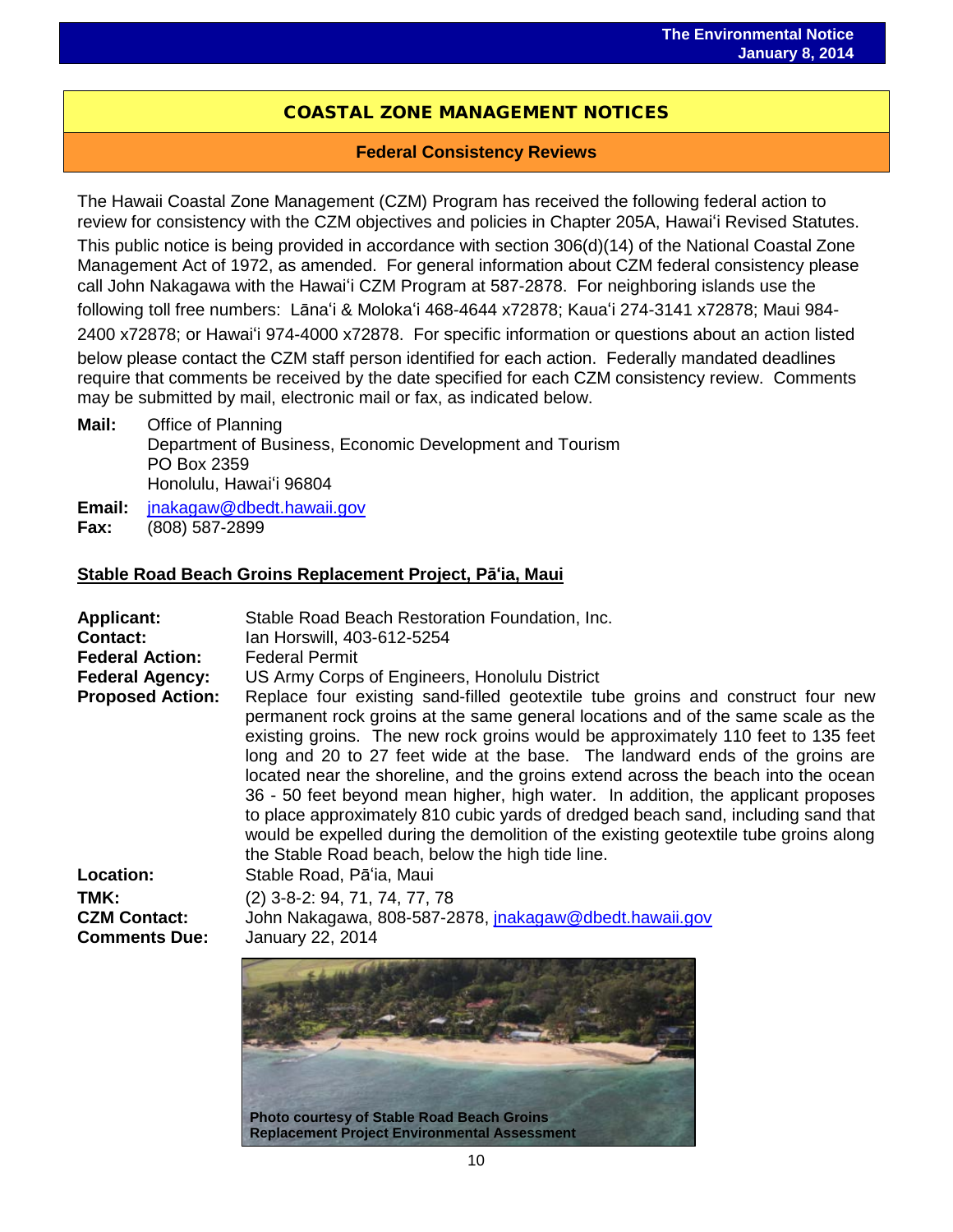### **Special Management Area (SMA) Minor Permits**

The SMA Minor permits below have been approved (HRS 205A-30). For more information, contact the County/State Planning Department. Honolulu (768-8014); Hawaiʻi (East HI 961-8288, West HI 323-4770); Kauaʻi (241-4050); Maui (270-7735); Kakaʻako or Kalaeloa Community Development District (587-2841).

| <b>Location (TMK)</b>                        | <b>Description (File No.)</b>                                                                                                                                                                     | <b>Applicant/Agent</b>                                               |  |
|----------------------------------------------|---------------------------------------------------------------------------------------------------------------------------------------------------------------------------------------------------|----------------------------------------------------------------------|--|
| Hawai'i: Puako (6-9-002: 026)                | Subdivision of One Lot into Two Lots (SMM<br>$13 - 290$                                                                                                                                           | Gregory R. Mooers                                                    |  |
| Hawai'i: Puna (1-4-010: 017, 018 and<br>019) | Construction of "As-built" Improvements to<br>Existing Single-Family Dwelling, Second<br>Single-Family Dwelling, Gazebo, Related<br>Improvements, and Consolidation of Three<br>Lots (SMM 13-291) | J. Stephen Meadows                                                   |  |
| Hawai'i: Puna (1-4-067: 015)                 | Landscaping Improvements and Routine<br>Maintenance (SMM 13-292)                                                                                                                                  | Dianna L. Guenther and Theresa K.<br>Donham                          |  |
| Maui: Kahului (3-7-002: 001)                 | Temporary Foundation / Post and Pier (SM2)<br>20130141)                                                                                                                                           | Fabmac Homes Inc                                                     |  |
| Maui: Kihei (3-9-002: 125)                   | Kihei Battery Energy Storage System (BESS)<br>Demonstration Project (SM2 20130143)                                                                                                                | HNU Solar LLC                                                        |  |
| Maui: Lahaina (4-6-003: 013)                 | 2 Wood Trellises (SM2 20130144)                                                                                                                                                                   | John Mourier, III                                                    |  |
| Maui: Kapalua (4-2-004: 027)                 | Property Improvement (SM2 20130145)                                                                                                                                                               | Lantern Asset Management                                             |  |
| Maui: Molokai (5-7-007: 001)                 | Construct New Garage (SM6 20130013)                                                                                                                                                               | Alan R Brayton                                                       |  |
| O'ahu: Kakaako (2-1-015: 063)                | Installation of Fences, Bollards and Gates;<br>Storage of Vehicles (SMA/13-7)                                                                                                                     | Enterprise Holdings dba Enterprise<br>Rent A Car / Vernon Associates |  |

## SHORELINE NOTICES

#### **Shoreline Certification Applications**

The shoreline certification applications above are available for review at the DLNR Offices on Kauaʻi, Hawaiʻi, Maui, and Honolulu, 1151 Punchbowl Street, Room 220 (HRS 205A-42 and HAR 13-222-12). All comments shall be submitted in writing to the State Land Surveyor, 1151 Punchbowl Street, Room 210, Honolulu, HI 96813 and postmarked no later than 15 calendar days from the date of the public notice of the application. For more information, call Ian Hirokawa at 587-0420.

| File No. | Date     | Location                                                                                                                                                                    | <b>Applicant/Owner</b>                      | TMK         |
|----------|----------|-----------------------------------------------------------------------------------------------------------------------------------------------------------------------------|---------------------------------------------|-------------|
| OA-1566  | 12/23/13 | Lot 3 as shown on Map 4 of Land Court<br>Application 726 situate at Punaluu-Makai,<br>Kaneohe, Koolaupoko Oahu<br>Address: 45-75 Waikalua Road<br>Purpose: Building permits | Ryan M. Suzuki/ WB Hui,<br>LLC              | 4-5-005:059 |
| OA-1567  | 12/23/13 | Lot A-2 (Map 3) of Land Court Application<br>1095 situate at Kahuku, Koolauloa, Oahu<br>Address: Kamehameha Highway<br>Purpose: Setback purposes                            | R.M. Towill Corporation/<br><b>BEAM LLC</b> | 5-6-003:034 |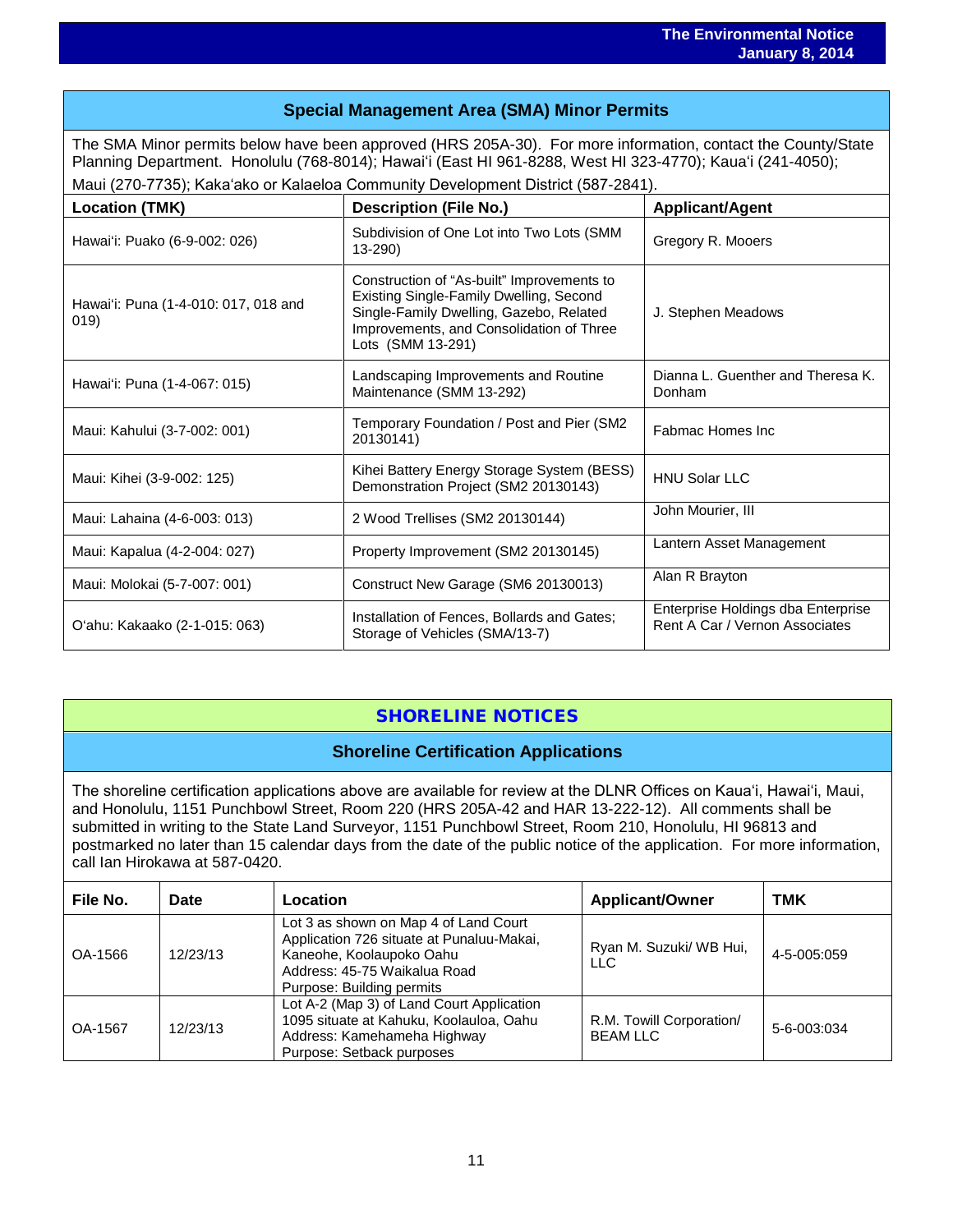#### **The Environmental Notice January 8, 2014**

|               |          |                                                                                                                                                                                                                                                                                                                                                    |                                                                     | sanaar y                                       |
|---------------|----------|----------------------------------------------------------------------------------------------------------------------------------------------------------------------------------------------------------------------------------------------------------------------------------------------------------------------------------------------------|---------------------------------------------------------------------|------------------------------------------------|
|               |          |                                                                                                                                                                                                                                                                                                                                                    |                                                                     |                                                |
| MA-564        | 12/16/13 | Lots 3, 4 and 5 of separate lot determination<br>letter dated December 1, 2007 being portions<br>of grant 383 to Richard Armstrong, Grant 217<br>to William L. Lee, and R.P. 4490, L.C. Aw.<br>10474, Apana 6 to Namauu situate at<br>Pauwela, East Kuiha & West Kaupakulua,<br>Hamakualoa, Makawao, Maui<br>Address: Hana Highway<br>Purpose: N/A | ControlPoint Surveying,<br>Inc./ Alexander & Baldwin,<br><b>LLC</b> | 2-7-004:001<br>(por.) & 2-7-<br>007:004 (por.) |
| MA-565        | 12/27/13 | Lot 7 of Kihei Beach Lots situate at Pulehunui,<br>Kihei, Maui<br>Address: 101 North Kihei Road<br>Purpose: Determine shoreline setback line                                                                                                                                                                                                       | Ronald M. Fukumoto<br>Engineering, Inc./ Nellie's<br>on Maui, Ltd.  | 3-8-013:012                                    |
| MA-566        | 12/30/13 | Lot 102 as shown on Land Court Application<br>1804 (Map 28) situate at Honuaula, Maui<br>Address: 3900 Wailea Alanui Drive<br>Purpose: Permitting purposes                                                                                                                                                                                         | Towill, Shigeoka &<br>Associates, Inc./ 3900 WA<br>Associates, LLC  | 2-1-023:007                                    |
| <b>HA-477</b> | 12/16/13 | Lot 9, Vacationland Hawaii Subdivision,<br>portions of R.P. 4479 and L.P. 8177, L.C. Aw.<br>8559 Apana 5 to C. Kanaina, and R.P. 7483,<br>L.C. Aw. 4452 Apana 1 and 2 to H. Kalama<br>situate at Kapoho-Halekamahina, Puna, Island<br>of Hawaii<br>Address: Wai Opae Road<br>Purpose: Determine building setback                                   | Daniel Berg/ Mitzi<br><b>Bettencourt</b>                            | 1-4-067:009                                    |
| <b>HA-478</b> | 12/23/13 | Lot 9 as shown on Map 12 of Land Court<br>Application 1618 situate Lalamilo, South<br>Kohala, Island of Hawaii<br>Address: N/A<br>Purpose: Obtain county permits                                                                                                                                                                                   | Wes Thomas Associates/<br>Dale Okuno                                | 6-6-002:018                                    |
| KA-383        | 12/19/13 | Portion of Parcel 11 being portion of R.P. 7373<br>Land Commission Award 8559-B, Apana 42 to<br>William C. Lunalilo situate at Waipouli,<br>Kawaihau, Kauai<br>Address: 4-796 Kamoa Road<br>Purpose: Determine shoreline setback                                                                                                                   | Esaki Surveying and<br>Mapping, Inc./ GCT<br>Properties, LLC        | 4-3-007:011                                    |

### **Shoreline Certifications and Rejections**

The shoreline notices below have been proposed for certification or rejection by DLNR (HRS 205A-42 and HAR 13- 222-26). Any person or agency who wants to appeal shall file a notice of appeal in writing with DLNR no later than 20 calendar days from the date of this public notice. Send the appeal to the Board of Land and Natural Resource, 1151 Punchbowl Street, Room 220, Honolulu, HI 96813.

| File No. | <b>Proposed/Rejected</b>                   | Location                                                                                                                                                                                                                                                                                                                       | <b>Applicant/Owner</b>                                                                 | TMK                        |
|----------|--------------------------------------------|--------------------------------------------------------------------------------------------------------------------------------------------------------------------------------------------------------------------------------------------------------------------------------------------------------------------------------|----------------------------------------------------------------------------------------|----------------------------|
| OA-1560  | <b>Proposed Shoreline</b><br>Certification | Koko Head Regional Park (Por. of<br>Hanauma Bay Nature Park) being also a<br>portion of L.C. Aw. 7713, Apana 30, R.P.<br>4475 to V. Kamamalu situate at<br>Maunalua, Honolulu, Oahu<br>Address: Kalanianaole Highway<br>Purpose: Drainage study and<br>improvements, SMA permit for<br>renovation of golf clubhouse facilities | Lance T. Stevens/<br>City and County of<br>Honolulu                                    | 4-9-012:002                |
| MO-164   | <b>Proposed Shoreline</b><br>Certification | Portions of the Keawanui Fish Pond and<br>Parcel A also being portions of L.P.<br>8163, L.C. Aw. 2715 and Grant 831 to O.<br>H. Gulick situate at Keawanui, Kaamola<br>1, 2, 3 and 4, Molokai<br>Address: HC-1 Box 479<br>Purpose: Shoreline setback                                                                           | Austin, Tsutsumi &<br>Associates, Inc./<br>Bernice P. Bishop<br><b>Estate Trustees</b> | $5 - 6 - 006:008$ &<br>024 |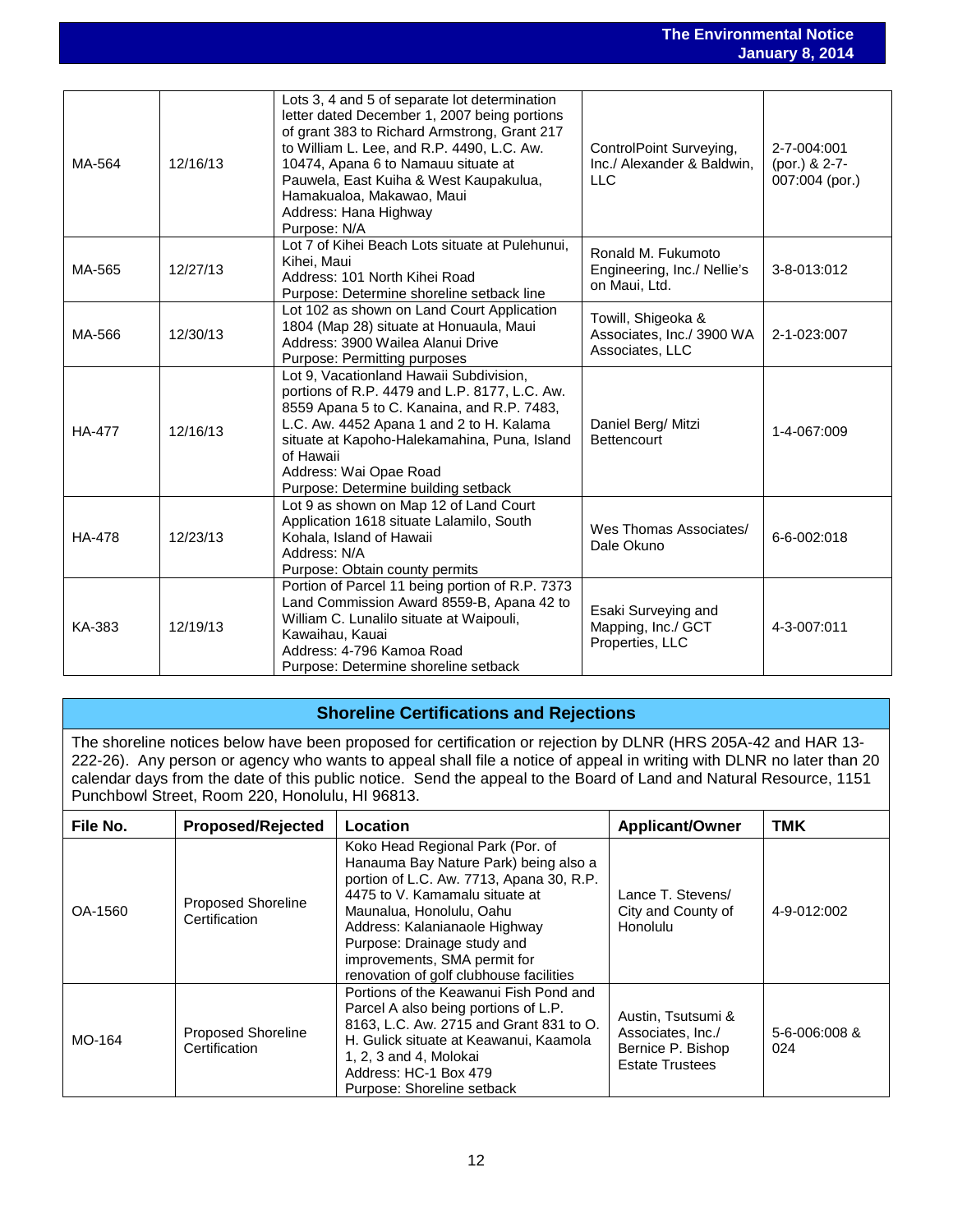|        |           |                                                                                                                                                                                                                                                                                                                   |                                                     | <b>January 8, 2014</b> |
|--------|-----------|-------------------------------------------------------------------------------------------------------------------------------------------------------------------------------------------------------------------------------------------------------------------------------------------------------------------|-----------------------------------------------------|------------------------|
| HA-465 | Rejection | Lot 10 of Kona Bay Estates (File Plan<br>1811) being a portion of R.P. 7456, L.C.<br>Aw. 8559-B, Ap. 11 to William C. Lunalilo<br>and Lot 69 of Land Court Application<br>1319 (Map 10) situate at Lanihau Iki,<br>North Kona, Island of Hawaii<br>Address: 4592 Kona Bay Drive<br>Purpose: Setback determination | Crossroads Land<br>Surveying/ Jimmy<br>Rex Robinson | 7-5-005:024            |
|        |           | purposes                                                                                                                                                                                                                                                                                                          |                                                     |                        |

**The Environmental Notice**

### CONSERVATION DISTRICT USE APPLICATION

Persons interested in commenting on the following Conservation District Use Application or interested in receiving notification of determinations on Conservation District Use Applications must submit comments and requests to the Department of Land and Natural Resources. Notification requests must include the following information: 1) Name and address of the requestor; 2) The application for which the requestor would like to receive notice of determination; and 3) The date the notice was initially published in the Environmental Notice. Send comments and requests to: Department of Land and Natural Resources, Office of Conservation and Coastal Lands, PO Box 621, Honolulu, HI, 96809. DLNR will make every effort to notify those interested in the subject CDUAs. However, DLNR is not obligated to notify any person not strictly complying with the above requirements. For more information, please contact the Office of Conservation and Coastal Land's staff listed for each project.

| <b>PROJECT:</b>             |                 |
|-----------------------------|-----------------|
| <b>File No.:</b>            | CDUA N          |
| <b>Name of Applicant:</b>   | Makai H         |
| <b>Location:</b>            | Pa'uwela        |
| TMK:                        | $(2)$ 2-7-0     |
| <b>Proposed Action:</b>     | Consolio        |
| 343, HRS determination:     | Exempt          |
| <b>Applicant's Contact:</b> | Mich Hir        |
| <b>OCCL Staff Contact:</b>  | <b>Tiger Mi</b> |
|                             |                 |

**MA-3697** Hana V (Versa Development) rela, Makawao, Maui **TMK:** (2) 2-7-004:001 and (2) 2-7-007:004 **Propolidation of Land Applicant's Contact:** Mich Hirano, 808-244-8729 **OCCL Staff Contact:** Tiger Mills, 808-587-0382

### FEDERAL NOTICES

1. [Incidental Taking of Marine Mammals Regulations Issued for U.S. Navy Activities in the Hawai](http://www.gpo.gov/fdsys/pkg/FR-2013-12-24/pdf/2013-30245.pdf)'i-[Southern California Training and Testing Study Area; Final Rule](http://www.gpo.gov/fdsys/pkg/FR-2013-12-24/pdf/2013-30245.pdf) - December 24, 2013

The National Marine Fisheries Service (Service) are issuing regulations to the U.S. Navy under the Marine Mammal Protection Act (MMPA) to govern the unintentional taking of marine mammals incidental to training and testing activities conducted in the Hawai'i-Southern California Training and Testing (HSTT) Study Area from December 24, 2013 through December 24, 2018. These regulations allow the Service to issue Letters of Authorization (LOAs) for the incidental take of marine mammals during the Navy's specified activities and timeframes, set forth the permissible methods of taking, set forth other means of effecting the least practicable adverse impact on marine mammal species or stocks and their habitat, and set forth requirements pertaining to the monitoring and reporting of the incidental take.<br>A copy of the Navy's application may be obtained by visiting the li

A copy of the Navy's application may be obtained by visiting the Internet at: [http://www.nmfs.noaa.gov/pr/permits/incidental.htm#applications.](http://www.nmfs.noaa.gov/pr/permits/incidental.htm#applications) The Navy's Final Environmental Impact Statement/Overseas Environmental Impact Statement (FEIS/OEIS) for HSTT may be viewed at [http://www.hstteis.com.](http://www.hstteis.com/) CONTACT: Michelle Magliocca, Office of Protected Resources, NMFS, (301) 427-8401.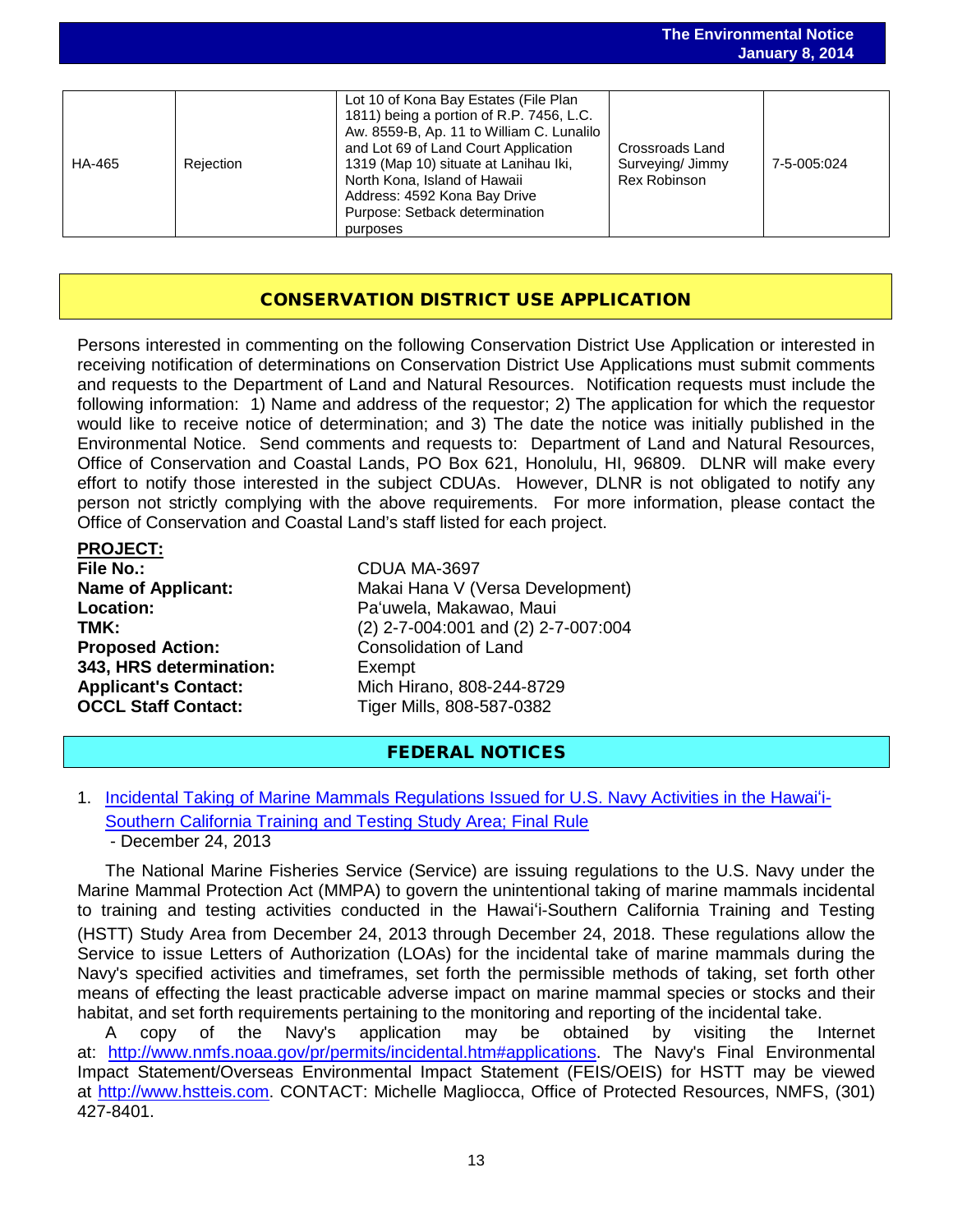2. Record of Decision for Hawai'[i-Southern California Training and Testing](http://www.gpo.gov/fdsys/pkg/FR-2013-12-30/pdf/2013-31208.pdf)

#### – December 30, 2013

The United States Department of Navy after carefully weighing the strategic, operational, and environmental consequences of the proposed action announces its decision to conduct training and testing activities in the Hawai'i-Southern California study area as described in Alternative 2 of the Final

Environmental Impact Statement/ Overseas Environmental Impact Statement for Hawaii-Southern California Training and Testing, dated August 2013. Under Alternative 2, the DoN will be able to meet current and future DoN and Department of Defense training and testing requirements. In addition to analyzing baseline testing and training in Alternative 2, the DoN analyzed areas where training and testing will continue as in the past, but were not considered in previous environmental analyses. Alternative 2 also includes the establishment of new range capabilities, as well as modifications of existing abilities; adjustments to the type and tempo of training and testing; and the establishment of additional locations to conduct activities between range complexes.

The complete text of the Record of Decision (ROD) is available on the project Web site at [http://www.hstteis.com,](http://www.hstteis.com/) along with the Final Environmental Impact Statement/Overseas Environmental Impact Statement and supporting documents. Single copies of the ROD are available upon request by contacting: Naval Facilities Engineering Command Pacific/EV21.CS, Attn: HSTT EIS/OEIS Project Manager, 258 Makalapa Drive, Suite 100, Pearl Harbor, HI 96860-3134.

#### 3. Proposal [to Amend the Fishery Ecosystem Plan for Pelagic Fisheries of the Western Pacific](http://www.gpo.gov/fdsys/pkg/FR-2013-12-30/pdf/2013-31195.pdf)  [Region](http://www.gpo.gov/fdsys/pkg/FR-2013-12-30/pdf/2013-31195.pdf) - December 30, 2013

NMFS announces that the Western Pacific Fishery Management Council proposes to amend the Fishery Ecosystem Plan for Pelagic Fisheries of the Western Pacific Region. If approved, Amendment 7 would establish a management framework and process for specifying fishing catch and effort limits and accountability measures for pelagic fisheries in the U.S. Pacific territories (American Samoa, Guam, and the Commonwealth of the Northern Mariana Islands). The framework would authorize the government of each territory to allocate a portion of its specified catch or effort limit to a U.S. fishing vessel or vessels through a specified fishing agreement, and establish criteria, which a specified fishing agreement must satisfy. The framework also includes measures to ensure accountability for adhering to fishing catch and effort limits.

DATES: NMFS must receive comments on the proposed amendment and the included environmental assessment by February 28, 2014.

You may send comments on the proposed amendment and environmental assessment, identified by NOAA-NMFS-2012-0178, to either of the following addresses:

Electronic Submission: Submit all electronic public comments via the Federal e-Rulemaking Portal. Go to [www.regulations.gov/#!docketDetail;](http://www.regulations.gov/#!docketDetail)D=NOAA-NMFS-2012-0178, click the "Comment Now!'' icon, complete the required fields, and enter or attach your comments. Mail: Send written comments to Michael D. Tosatto, Regional Administrator, NMFS Pacific Islands Region (PIR), 1601 Kapiolani Blvd., Suite 1110, Honolulu, HI 96814-4700.